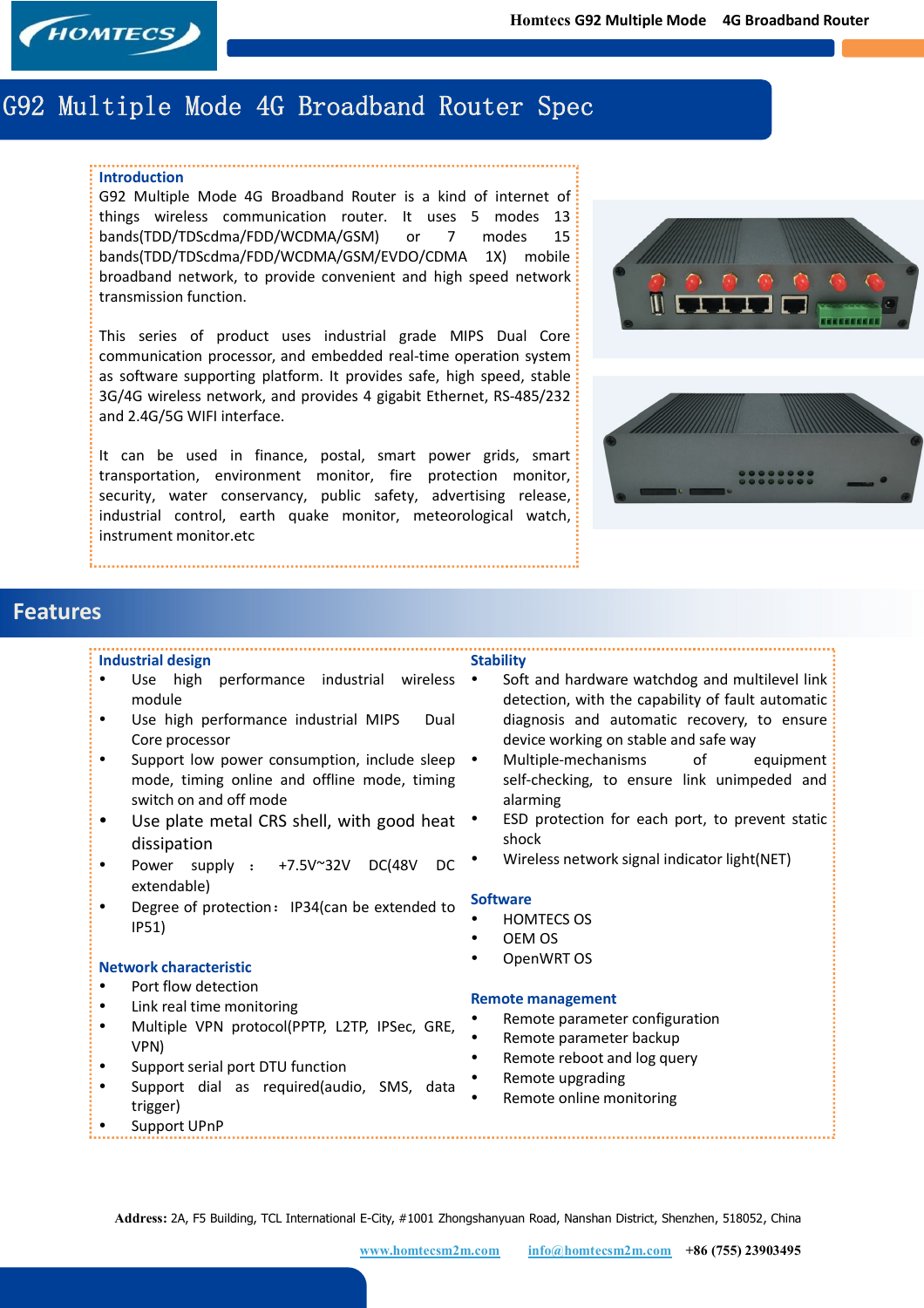# **HOMTECS**

#### **Functions**

- Support 4G(FDD and TDD) LTE network, down compatible for all kinds of 3G network
- Support 5x gigabit Ethernet, provide RS-232 / RS-485
- Support WIFI(IEEE802.11n / 802.11ac)
- Support wire and wireless backup
- Support hardware WDT, provide anti-log off **Extended functions** mechanism to ensure data terminal online forever
- Support PPTP, L2TP, GRE etc. multiple VPN
- Support SNMP management protocol
- Support Wi-Fi forced AD pushing function
- Support DHCP, DDNS, firewall, NAT and DMZ etc.
- Support ICMP, TCP, UDP, Telnet, FTP, HTTP, HTTPS etc.
- Industrial SIM/UIM Card design, support hot plugging

- Single module dual SIM【optional】
- Dual module dual SIM【optional】
- GPS/Beidou orientation【optional】
- USB storage extension, 8GB-256GB 【optional】
- TF Card, max 128G【optional】

## **Specification**

| <b>Wireless</b>       |                                                                                                                                                                                                                                   |  |  |  |
|-----------------------|-----------------------------------------------------------------------------------------------------------------------------------------------------------------------------------------------------------------------------------|--|--|--|
| Wireless module:      | Industrial grade                                                                                                                                                                                                                  |  |  |  |
| Bands:                | FDD-LTE (Band1 / 2 / 3 / 4 / 5 /7 / 8 / 20) / (Band2 / 4 / 5 / 13 / 17 / 25 / 26)<br>TDD-LTE (Band38 / 39 / 40 / 41), TD-Scdma (Band34 / 39)<br>HSPA (900 / 2100MHz) / GSM (850 / 900 / 1800 / 1900MHz)<br>EV-DO&CDMA 1X (800MHz) |  |  |  |
| Theory bandwidth:     | FDD: 100 / 50Mbps, TDD:61 / 18Mbps                                                                                                                                                                                                |  |  |  |
| Transmitted power:    | $<$ 24 $dBm$                                                                                                                                                                                                                      |  |  |  |
| Consumption:          | data<320mA/12V; idle <180mA/12V                                                                                                                                                                                                   |  |  |  |
| Receive sensitivity:  | $< -109$ dBm                                                                                                                                                                                                                      |  |  |  |
|                       |                                                                                                                                                                                                                                   |  |  |  |
| <b>WIFI</b>           |                                                                                                                                                                                                                                   |  |  |  |
| Bandwidth:            | IEEE802.11n/802.11ac standard, 2.4G 300Mbps / 5G 867Mbps 【optional】                                                                                                                                                               |  |  |  |
| Security encryption:  | WEP, WPA, WPA2, WPS 【optional】                                                                                                                                                                                                    |  |  |  |
| Transmitted power:    | 16-17dBm(11g), 18-20dBm(11b), 15dBm (11n), 17-18dBm(11ac)                                                                                                                                                                         |  |  |  |
| Receive sensitivity:  | <-72dBm@54Mpbs                                                                                                                                                                                                                    |  |  |  |
|                       |                                                                                                                                                                                                                                   |  |  |  |
| <b>Interface</b>      |                                                                                                                                                                                                                                   |  |  |  |
| LAN/WAN:              | 5x Gigabit Ethernet(RJ45 port), self-adaption MDI/MDIX, built-in electromagnetic                                                                                                                                                  |  |  |  |
|                       | isolation protection                                                                                                                                                                                                              |  |  |  |
| Industrial interface: | 1x RS232/RS485 port, apply to the collecting equipment which comes with<br>RS485/232 interface                                                                                                                                    |  |  |  |
| Indicator light:      | 5 x "LAN", "2.4G WLAN", "5G WLAN", "4G1", "4G2", "SIM1", "SIM2", 3 x SIgnal<br>strength, "SYS", "GPS"                                                                                                                             |  |  |  |
| Antenna interface:    | 7x SMA interface(4G ANT1; 2.4G Wi-Fi x 2; 5.8G Wi-Fi x 2; GPS/BD; 4G ANT2),<br>50ohm                                                                                                                                              |  |  |  |
| SIM/UIM interface:    | Industrial SIM/UIM card design, 1.8V/3V automatic detection                                                                                                                                                                       |  |  |  |
| TF Card interface:    | TF Card, max 128G, used for external data storage or system upgrading                                                                                                                                                             |  |  |  |
| Power interface:      | 12V~32V, terminals interface, no-polarity                                                                                                                                                                                         |  |  |  |
| Reset:                | Parameters can be restored to the factory                                                                                                                                                                                         |  |  |  |
| USB interface:        | USB2.0, 8-256G, used for external data storage or system upgrading                                                                                                                                                                |  |  |  |
| GPIO interface:       | 2x GPIO input signal detection and 1x GPIO output instruction                                                                                                                                                                     |  |  |  |

**Address:** 2A, F5 Building, TCL International E-City, #1001 Zhongshanyuan Road, Nanshan District, Shenzhen, 518052, China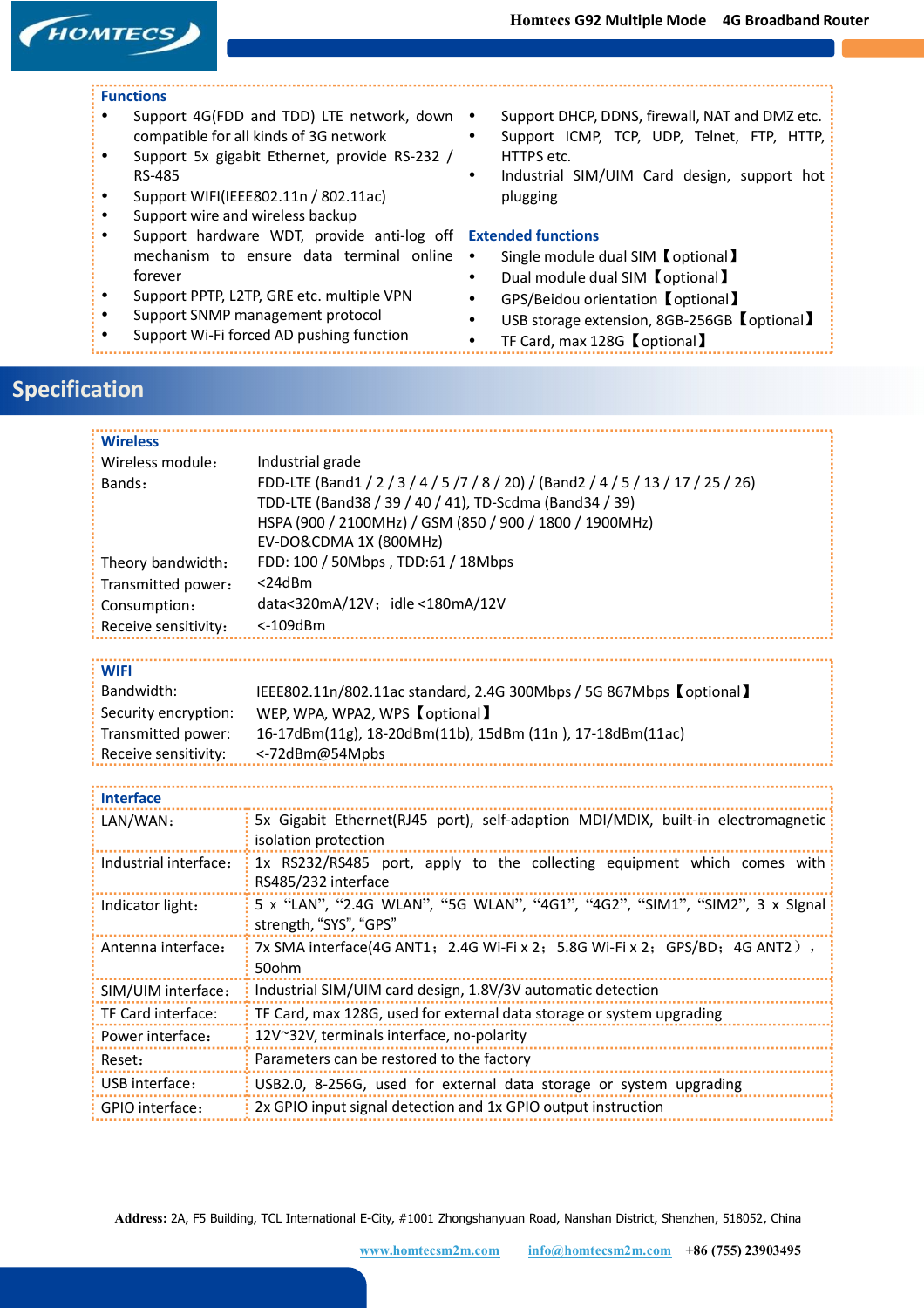



Weight: about 600g

Relative humidity:< 95% non condensing

### **Technical graph**



**Address:** 2A, F5 Building, TCL International E-City, #1001 Zhongshanyuan Road, Nanshan District, Shenzhen, 518052, China